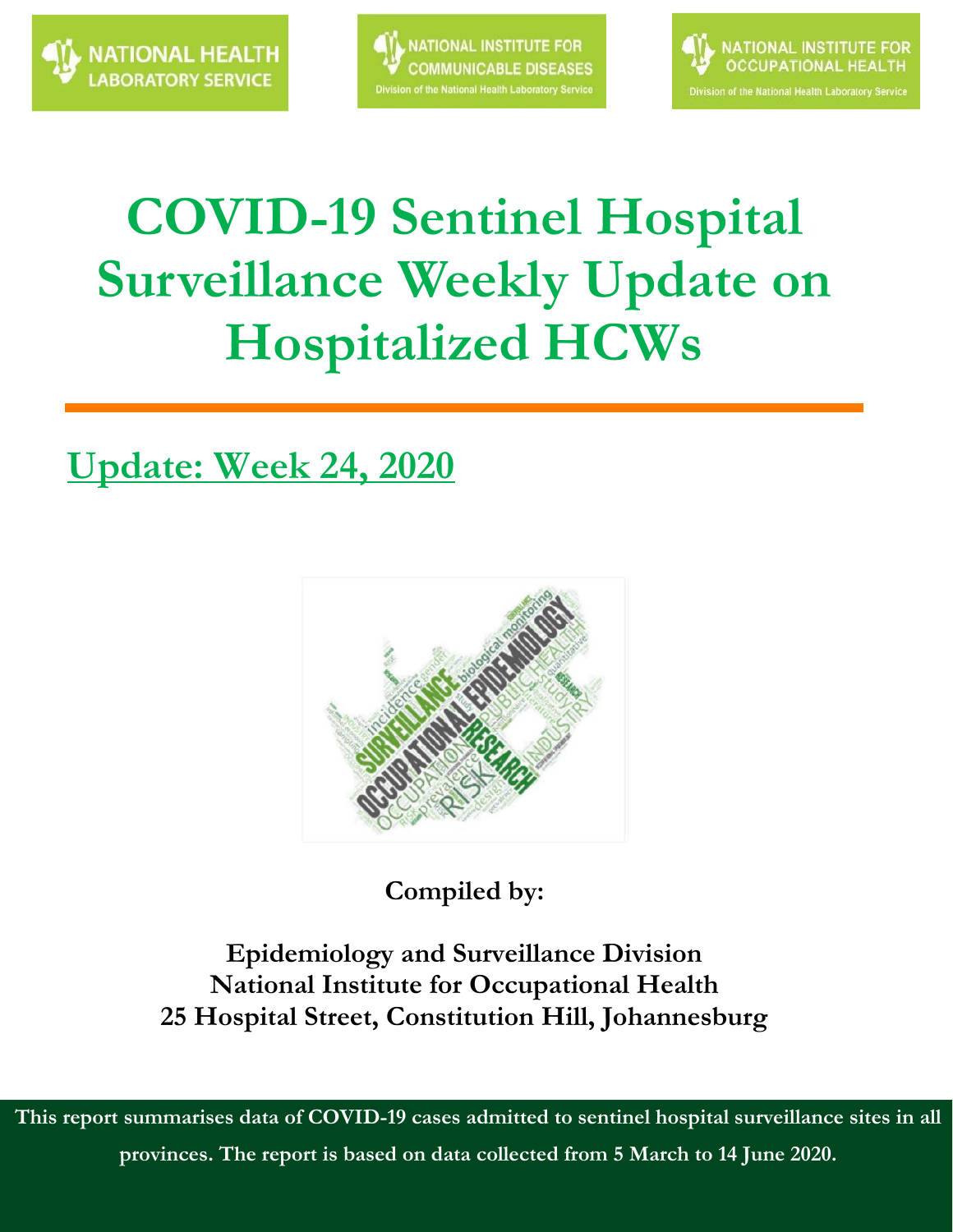## **HIGHLIGHTS**

- As of June 14, 2020, a total of 238 of all COVID-19 admissions reported from 257 facilities (67 public-sector and 190 private-sector) in all nine provinces of South Africa were health care workers (HCWs). Among these were 8 (3.4%) allied HCWs, 34 (14.3%) nurses, and 25 (10.5%) porters. Approximately 72% (171) did not report on the HCW type. There was an increase of 24 new HCW admissions since week 23.
- There were 185 (77.7%) and 53 (22.3%) admissions reported in private and public sector, respectively. The majority of HCW admissions were reported from Western Cape (81; 34%), KwaZulu-Natal (63; 26.5%), Gauteng (47; 19.8%), and the Eastern Cape (24;  $10.1\%$  provinces.
- The median age of COVID-19 HCW admissions was 44 years, there were 23 (9.7%) admissions in patients 60 years and older. A total of 192 (80.7%) were female.
- Among 214 (89.9%) patients with data on comorbid conditions,  $89/214$  (41.6%) had at least one comorbid condition reported. Most commonly reported comorbid conditions were hypertension (52/89; 58.4%) and diabetes (34/89; 38.2%). There were 16 (18%) patients admitted with HIV and one (1.1%) with active tuberculosis and two (2.3%) with a previous history of tuberculosis.
- A total of 19 (8%) patients had severe disease defined as receiving treatment in high care or intensive care unit (ICU) or ventilated or diagnosed with acute respiratory distress syndrome (ARDS).
- Of the 238 HCW admissions, 65 (27.3%) were in hospital at the time of this report, 162 (68.1%) were discharged alive, four (1.7%) transferred out and seven (2.9%) patients had died. Four of the seven deaths (57.1%) were reported in the Western Cape, two (28.6%) from Gauteng and one (14.3%) from KwaZulu-Natal provinces. There were two additional deaths since the last reporting week (one in week 22 and one in week 24).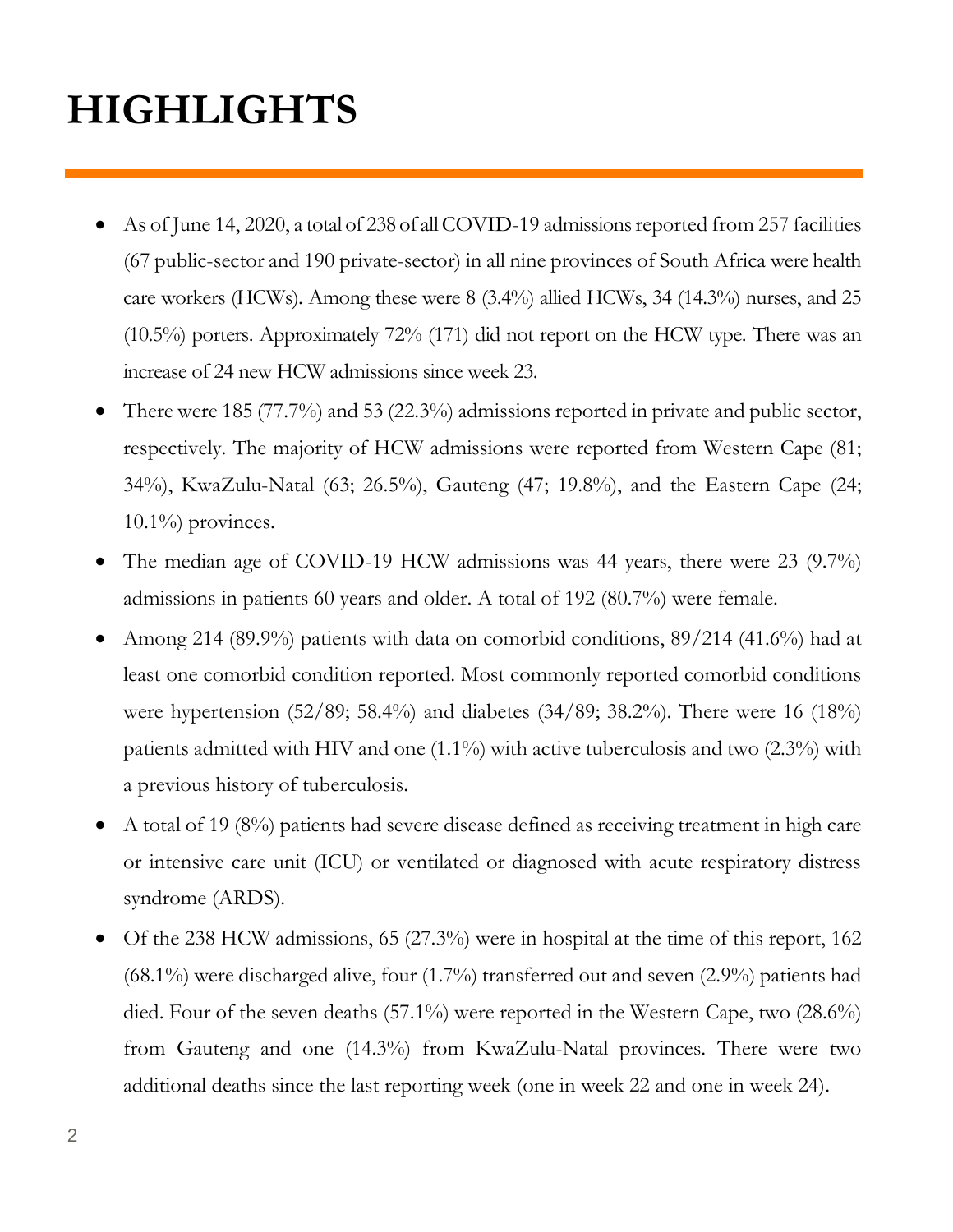# **Methods**

DATCOV19, sentinel hospital surveillance for COVID-19 admissions, was initiated on the 1 April 2020. Data are submitted by public and private hospitals that have agreed to report COVID-19 admissions through DATCOV19 surveillance in all nine provinces of South Africa (Table 1). A COVID-19 case was defined as a person with a positive reverse transcriptase polymerase chain reaction (RT-PCR) assay for SARS-CoV-2 who was admitted to a DATCOV19 sentinel hospital. All hospitalized patients who were noted to be doctors, nurses, allied health care workers, laboratory staff, porters and administrative staff were captured as health care workers (HCWs). An individual was defined as having severe disease if treated in high care or intensive care unit (ICU) or ventilated or diagnosed with acute respiratory distress syndrome (ARDS).

Data on hospitalized HCWs who were diagnosed with COVID-19 from 5 March to 14 June 2020 were collected. Data are received from all private hospitals nationally, and a subset of public hospitals in all nine provinces (data are received from all public hospitals in the Western Cape (WC) Province). As of 14 June 2020, a total of 257 facilities, 190 from private sector and 67 from public sector, submitted data on hospitalized HCWs with COVID-19 (Table 1).

|                     | Sector         |         |  |  |
|---------------------|----------------|---------|--|--|
| Province            | Public         | Private |  |  |
| Eastern Cape (EC)   | 5              | 11      |  |  |
| Free State (FS)     | 3              | 9       |  |  |
| Gauteng (GP)        | 5              | 69      |  |  |
| KwaZulu-Natal (KZN) | 5              | 36      |  |  |
| $Limpopo$ $(LP)$    | 1              | 6       |  |  |
| North West (NW)     | $\overline{2}$ | 12      |  |  |
| Northern Cape (NC)  | $\mathbf{1}$   | 5       |  |  |
| Western Cape (WC)   | 45             | 36      |  |  |
| Mpumalanga (MP)     | $\theta$       | 6       |  |  |
| South Africa        | 67             | 190     |  |  |

**Table 1:** Number of hospitals reporting data on COVID-19 admissions among HCWs by province and health-sector, South Africa, 5 March-14 June 2020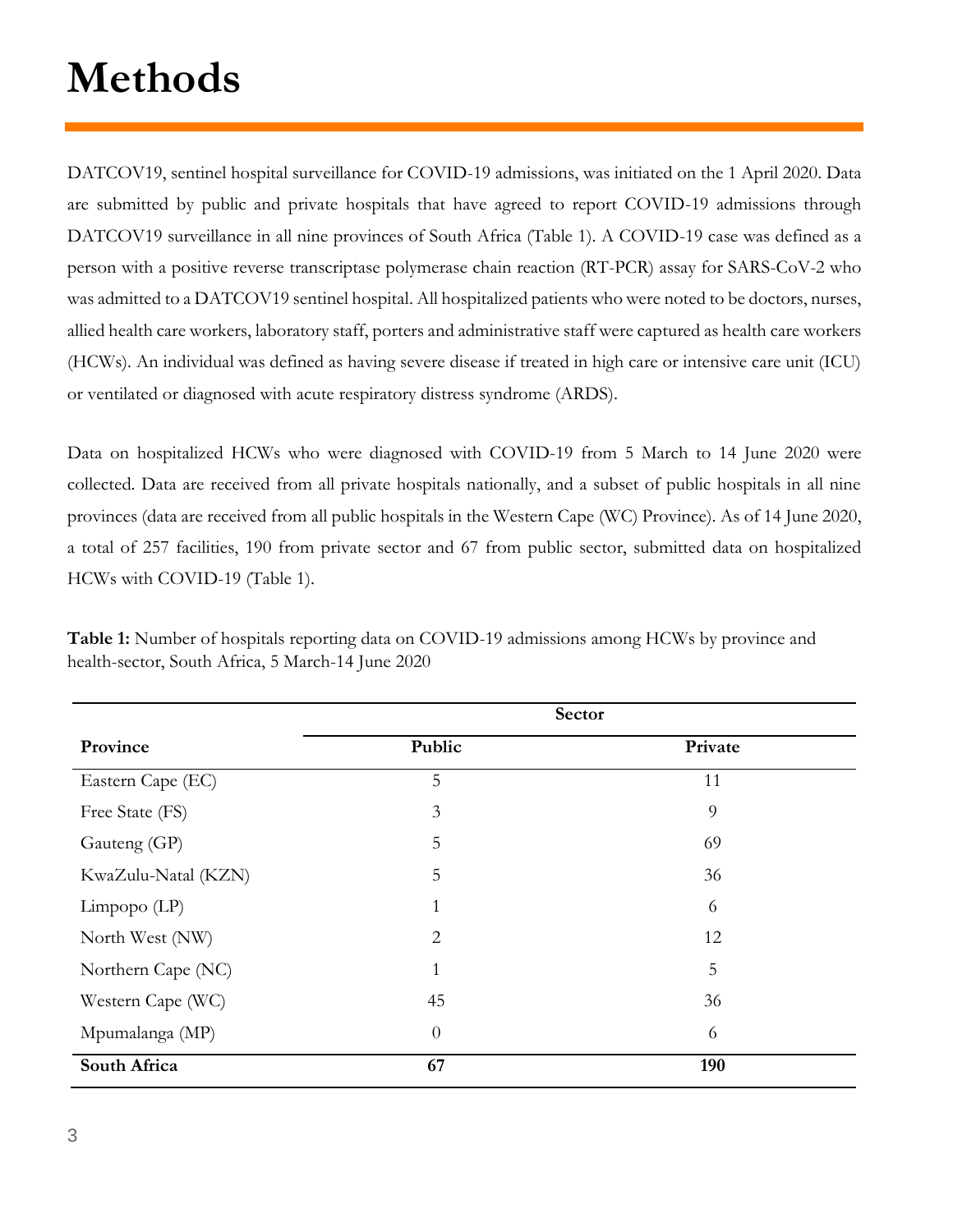# **Results**

From 5 March to 14 June, a total of 238 COVID-19 admissions among HCWs (24 additional from the last report) were reported from 257 facilities in all nine provinces of South Africa. Of these admissions, 185 (77.7%) and 53 (22.3%) were reported in the private and public sector, respectively (Figure 1). The majority of HCW admissions (215/238; 90.3%) were recorded in four provinces, with the highest number (81/238, 34%) reported in Western Cape (WC), followed by 63/238 ( 26.5%) in KwaZulu-Natal (KZN), 47/238 (19.8%) in Gauteng (GP), and 24/238 (10.1%) in Eastern Cape (EC) provinces (Figure 1).



**Figure 1:** Number of reported COVID-19 admissions among HCWs by province and health-sector, South Africa, 5 March-14 June 2020 (n=238)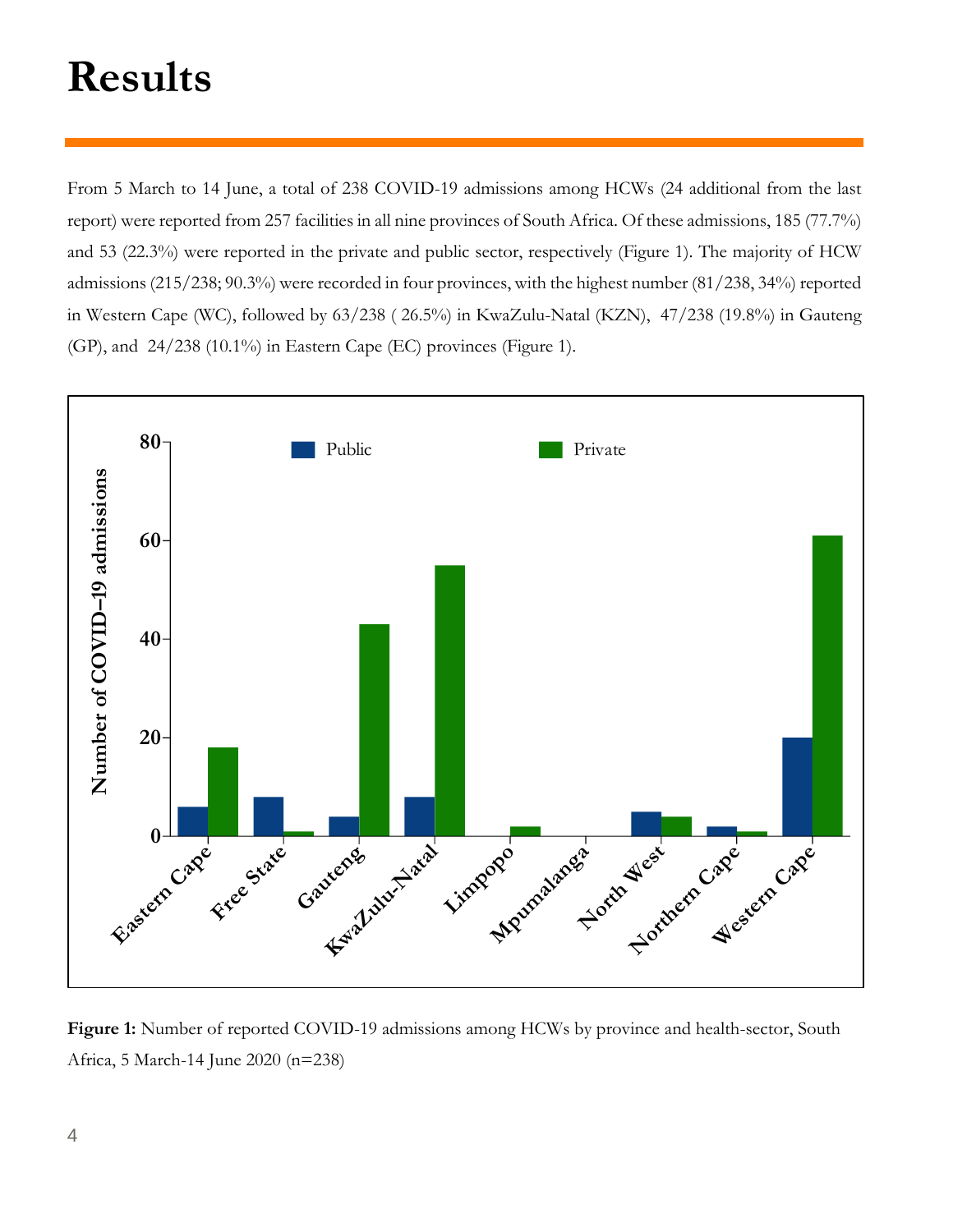The majority of HCW admissions was reported in the private sector. However, increasing number of admissions have also been reported in the public sector (Figure 2).



**Figure 2**: Number of reported COVID-19 admissions among HCWs by epidemiologic week of diagnosis and health-sector, South Africa, 5 March–14 June 2020 (n=238)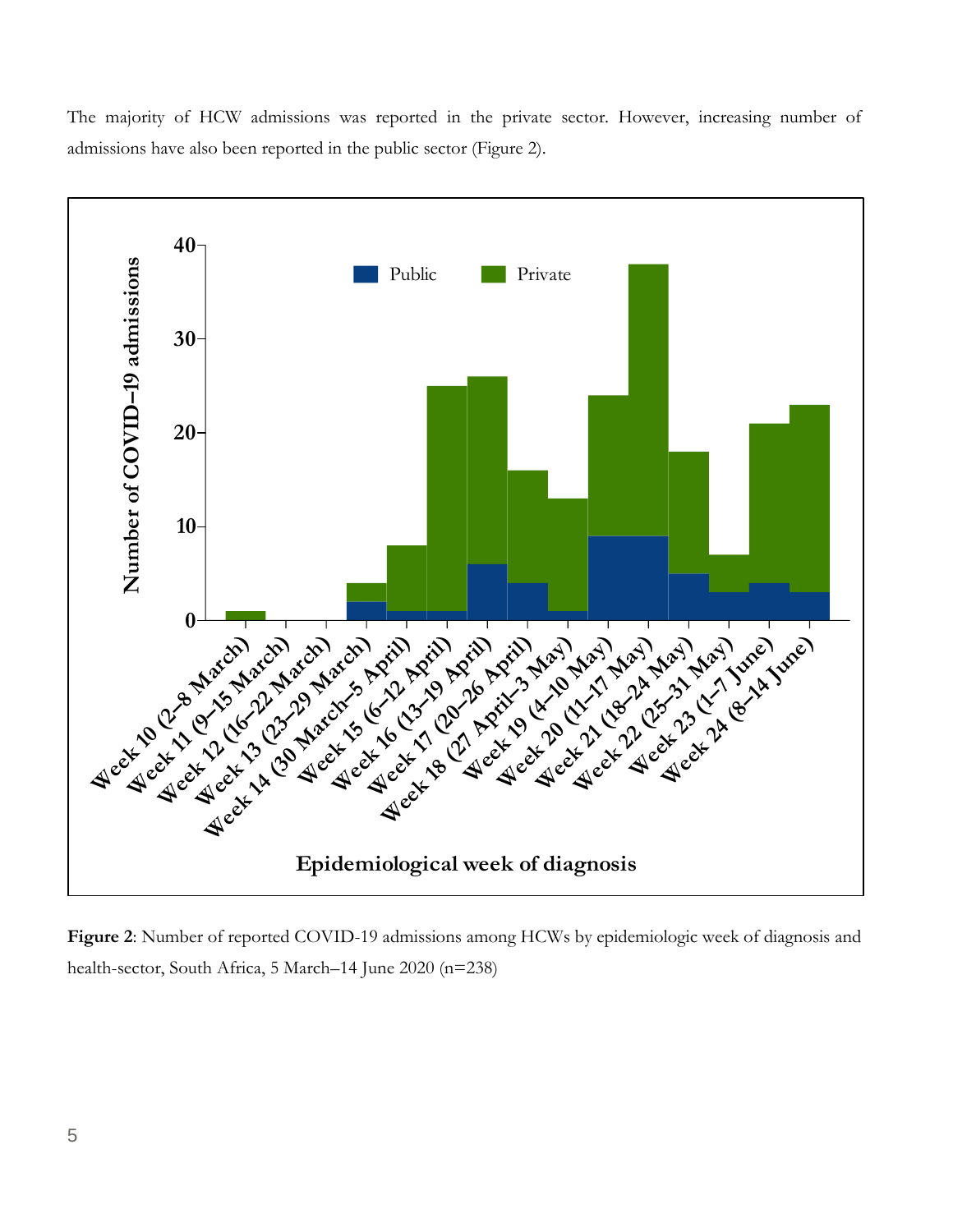### **Demographic and clinical characteristics of COVID-19 admissions among HCWs, South Africa, 5 March–14 June 2020**

The median age of COVID-19 admissions among HCWs was 44 years (interquartile range [IQR] 36–54). There were 23 (9.7%) admissions in patients 60 years and older (Figure 3). Among admitted HCWs with COVID-19, 192 (80.7%) were female. The sex ratio varied by age group with females more common than males in all age groups (Figure 3). Among the 192 female admissions, 10 (5.2%) were pregnant.



**Figure 3:** Number of reported COVID-19 HCW admissions by age, gender and percentage of males, South Africa, 5 March–14 June 2020 (n=238)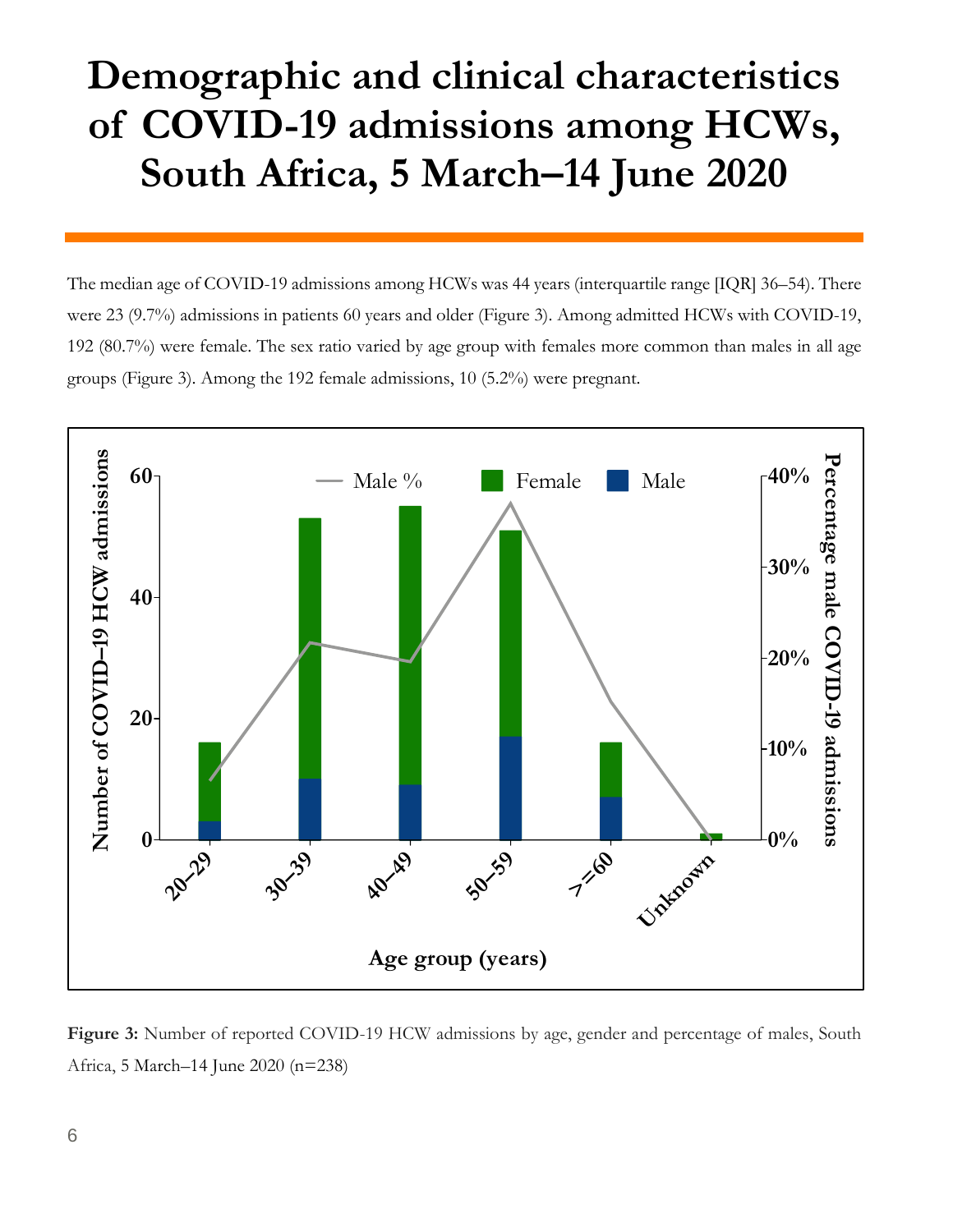Of the 214 (89.9%) HCWs for whom comorbid disease was known, 89/214 (41.6%) had one or more comorbid disease reported. Among the 89 HCWs who had reported a comorbid condition, the most commonly reported comorbid conditions were hypertension (52/89; 58.4%) and diabetes (34/89; 38.2%). There were 16 (18%) HCWs who were HIV positive, one (1.1%) with active tuberculosis (TB) and two (2.3%) with a previous history of TB (Table 2).

| Comorbid disease*                | Frequency (n)  | Percentage $(\%)$ |
|----------------------------------|----------------|-------------------|
| Hypertension                     | 52             | 58.4              |
| Diabetes mellitus                | 34             | 38.2              |
| Chronic cardiac disease          | 2              | 2.3               |
| Chronic pulmonary disease        | 1              | 1.1               |
| Asthma                           | 18             | 20.2              |
| Chronic renal disease            | $\overline{2}$ | 2.3               |
| Malignancy                       | $\theta$       | 0.0               |
| HIV                              | 16             | 18                |
| Active tuberculosis              | 1              | 1.1               |
| Previous history of tuberculosis | 2              | 2.3               |

**Table 2**: Reported comorbid diseases in COVID-19 admissions among HCWs reporting at least one comorbid disease, South Africa, 5 March–14 June 2020 (n=89)

\* Multiple comorbid conditions would be counted more than once so the total number may be more than the total number of individuals reporting comorbid conditions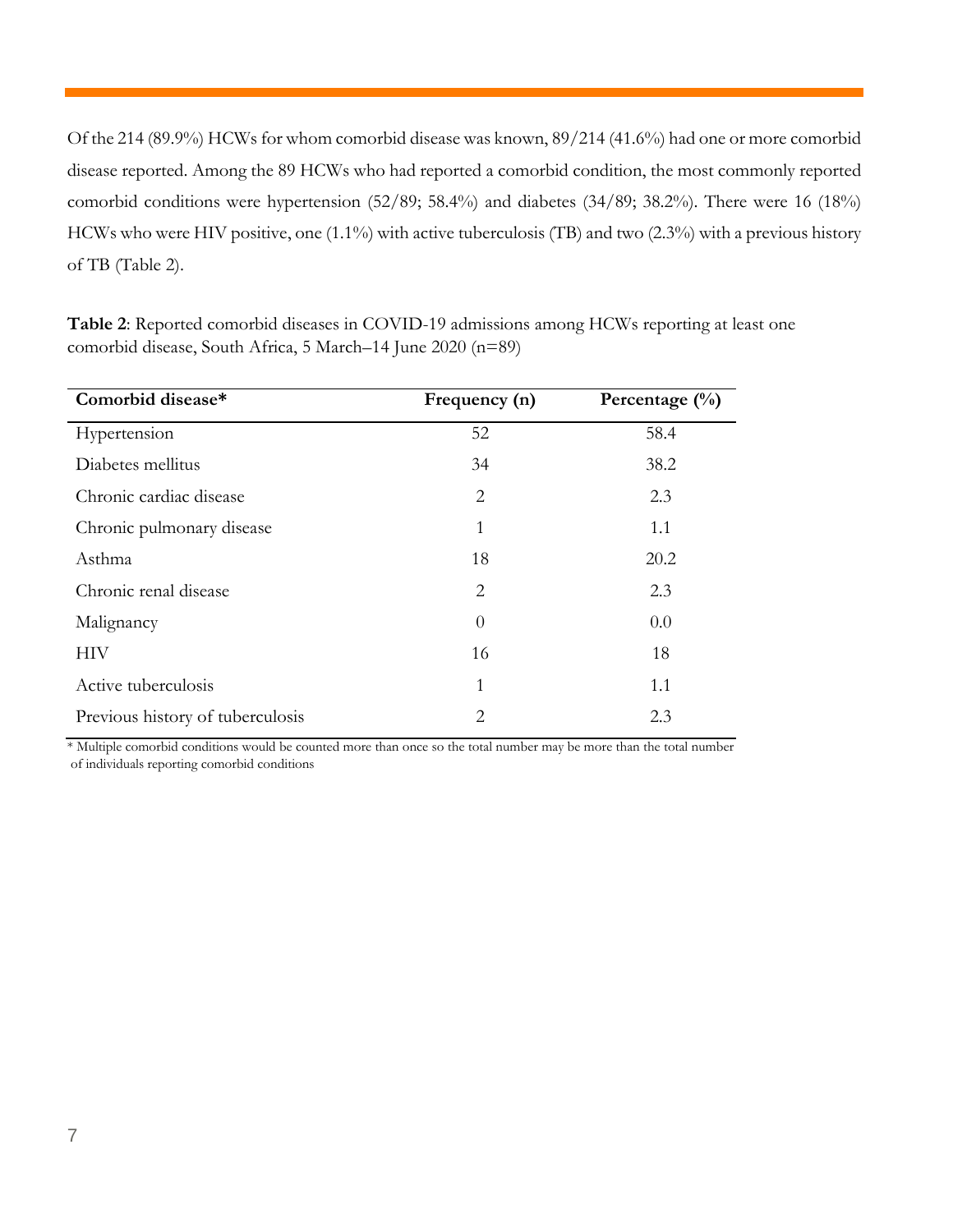### **Clinical management of COVID–19 admissions among HCWs, South Africa, 5 March–14 June 2020**

Of the 65 HCWs currently in-hospital with COVID-19, six (9.2%) were being treated in isolation wards, 44 (67.7%) in general wards, one (1.5%) in high care wards and 14 (21.5%) in Intensive Care Unit (ICU). There were 18 (7.6%) patients currently ventilated and 70 (29.4%) currently on supplementary oxygen.

#### **Severity**

Of the 238 COVID-19 HCW admissions to date, 19 (8%) met the criteria for severe disease. The mean age of patients who had severe disease (50.4 years) was significantly different from those who did not have severe disease ( $p=0.0499$ ). Of the 19 with severe disease, 14 (73.7%) had at least one comorbid disease ( $p=0.003$ ).

#### **Outcomes**

Of the 238 admitted individuals, 162 (67.6%) were discharged alive, four (1.7%) were transferred out to either higher level care or step-down facilities, seven (2.9%) had died and 65 (27.3%) were currently in hospital.

#### **Mortality**

Of the 238 COVID-19 admissions among HCWs, seven died (six female and 1 male), case fatality ratio (CFR) 2.9%. The majority of deaths (7) due to COVID-19 were in the private sector (Figure 4). Of these, four (57.1%) were reported in the Western Cape, two (28.6%) from Gauteng and one (14.3%) from KwaZulu-Natal provinces. The one death reported in the public sector was from the Western Cape province.

Please note that the mortality data presented was based on available information as of 14 June 2020, thus not all deaths during the reporting period may have been record by the participating hospitals.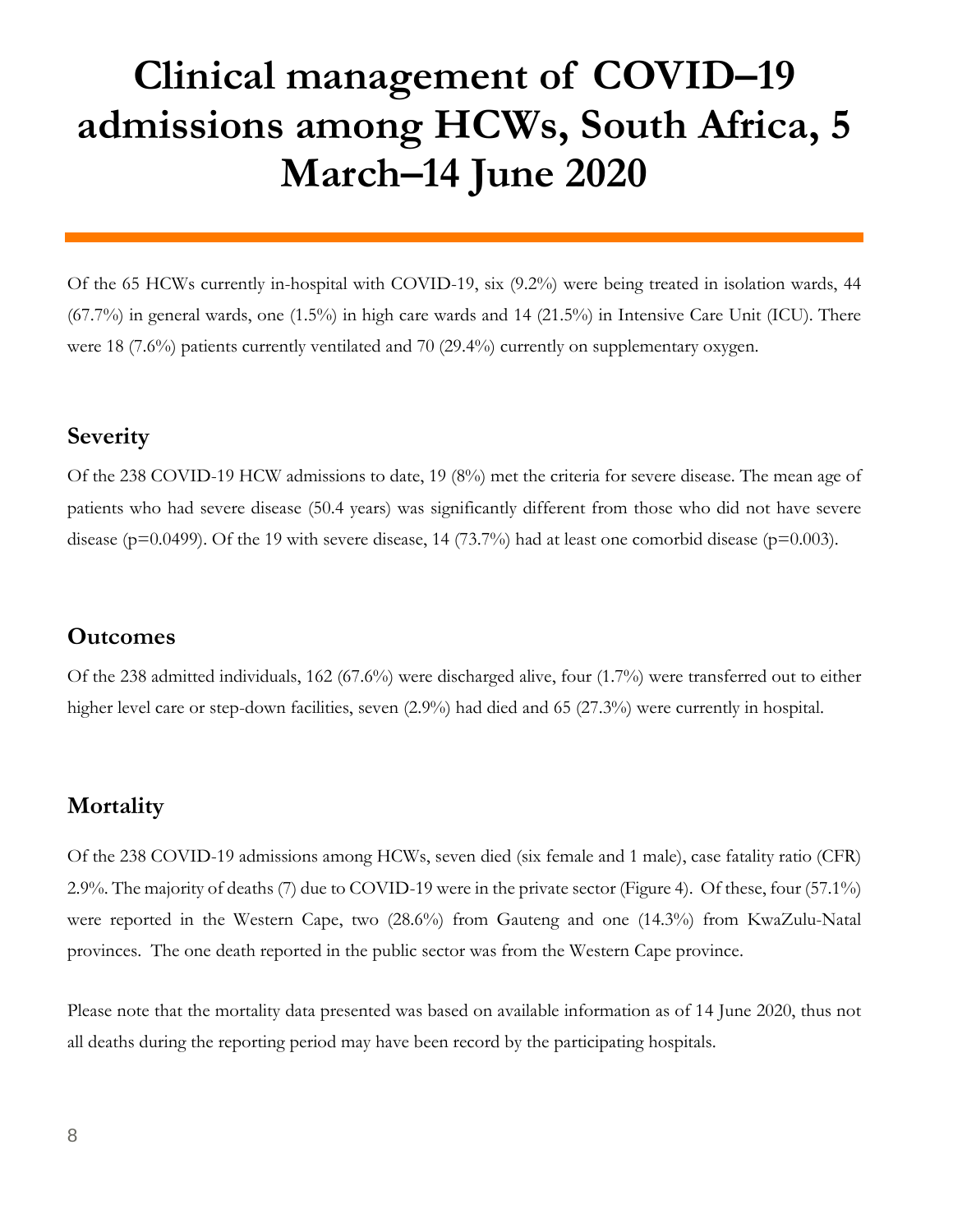

**Figure 4:** Number of COVID-19 HCW deaths reported per week by health-sector and epidemiologic week, South Africa, 5 March–14 June 2020 (n=7)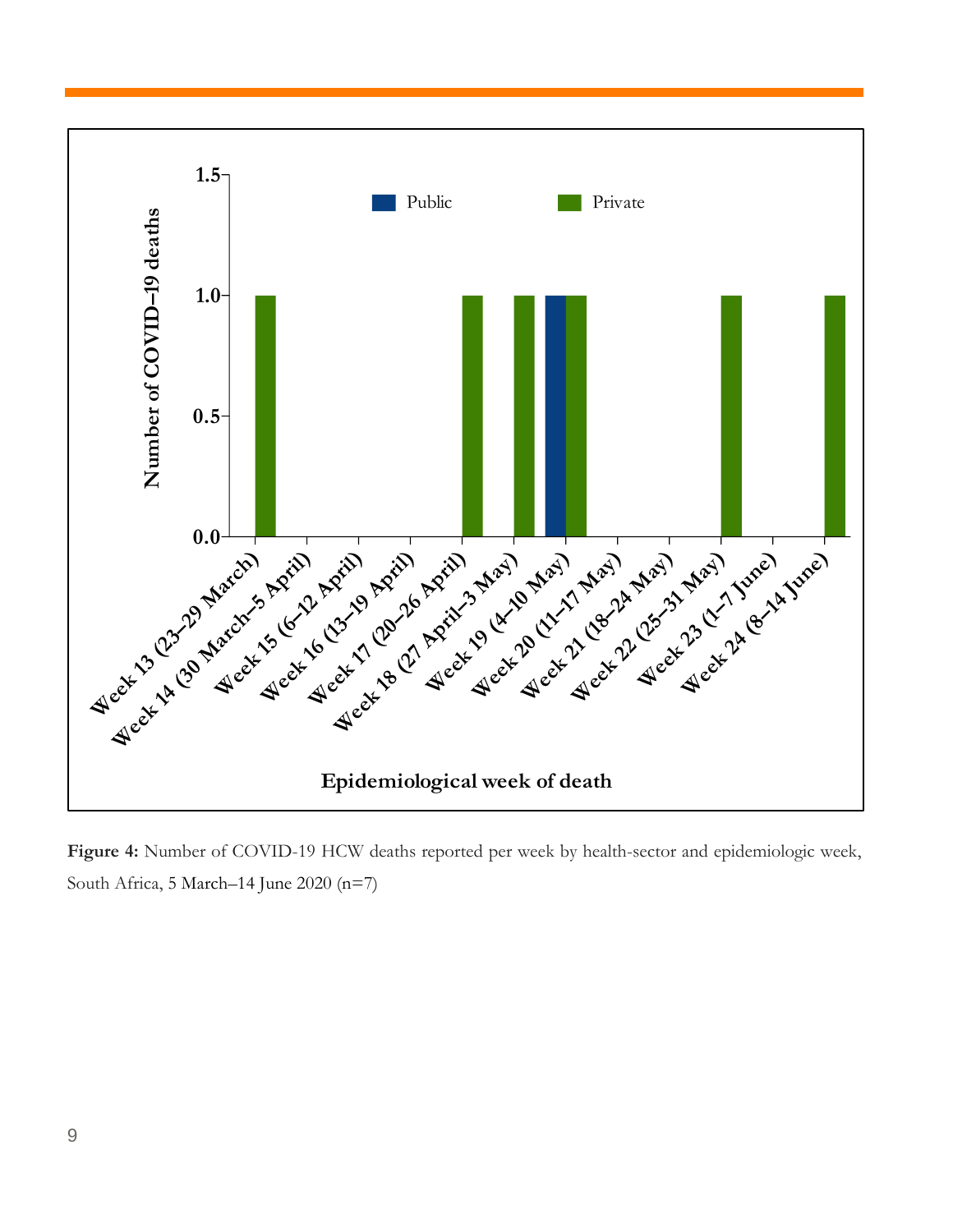Four deaths recorded were among HCWs 60 years and older with a median age of 61 (IQR 57 – 64) years compared to 44 (IQR  $36 - 54$ ) years for those who were still alive. Four (57.1%) of the seven deaths were admitted in ICU, four (57.1%) were ventilated and five (71.4%) were oxygenated. Six of the seven (85.7%) HCWs that died had at least one comorbid disease reported. Hypertension (6/7; 85.7%) and diabetes (4/7; 42.9%) were the common reported comorbid diseases (Table 3).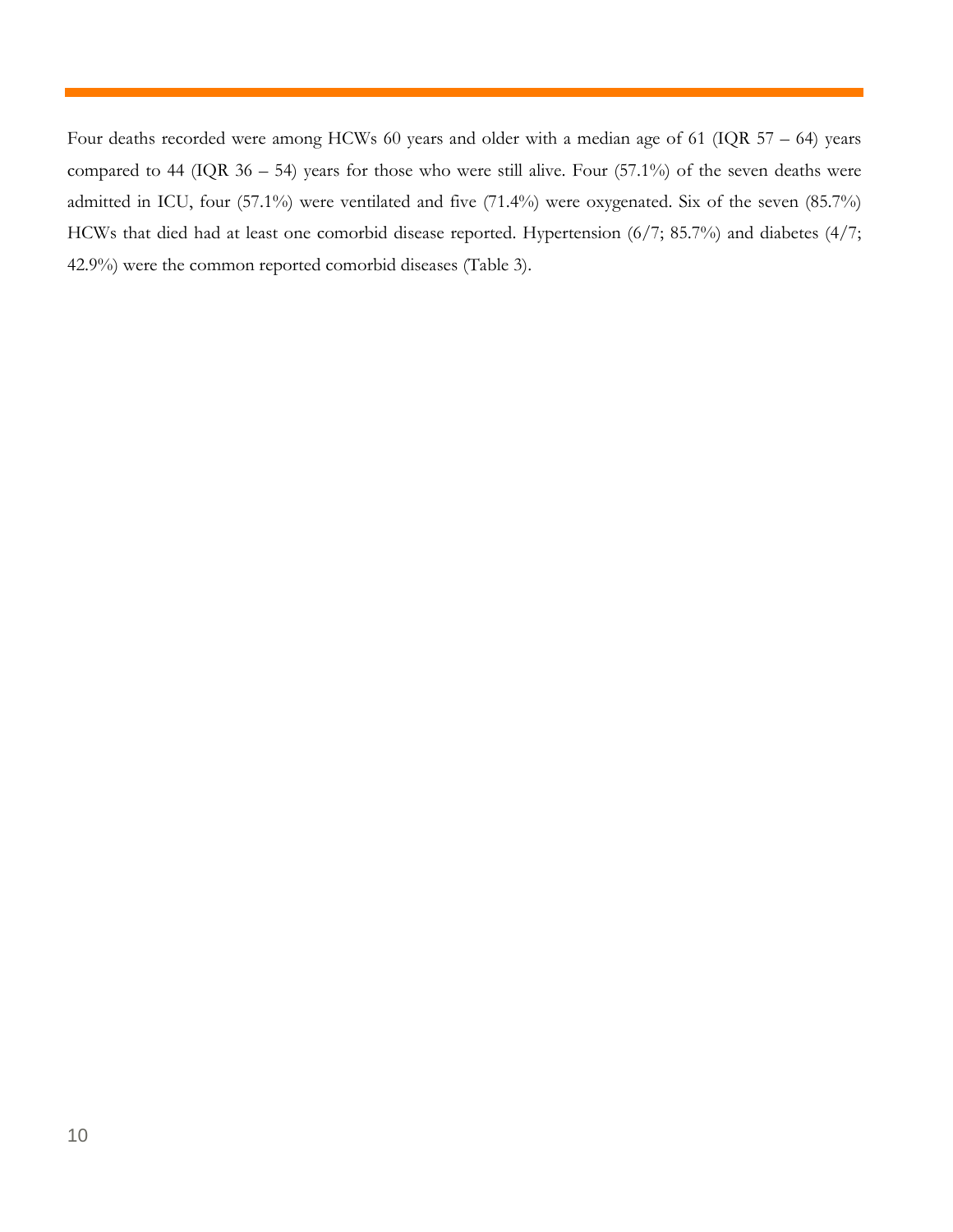| Case         | <b>HCW</b> | Age | <b>Sex</b> | Comorbidities                                                                    | Province      | LOS            | ICU       | On     | Ventilated |
|--------------|------------|-----|------------|----------------------------------------------------------------------------------|---------------|----------------|-----------|--------|------------|
| ID           | Type       |     |            |                                                                                  |               | (days)         | Admission | Oxygen |            |
| $\mathbf{A}$ | Unknown    | 52  | Female     | Hypertension                                                                     | Western Cape  | 13             | Yes       | Yes    | Yes        |
| $\bf{B}$     | Unknown    | 61  | Female     | Hypertension<br>$\bullet$<br><b>Diabetes</b><br>$\bullet$                        | Western Cape  | 10             | $\rm No$  | No     | $\rm No$   |
| $\mathbf C$  | Porter     | 61  | Female     | Hypertension                                                                     | Western Cape  | 7              | Yes       | Yes    | Yes        |
| D            | Unknown    | 64  | Female     | None                                                                             | KwaZulu-Natal | $\overline{7}$ | Yes       | No     | $\rm No$   |
| $\bf{E}$     | Unknown    | 67  | Female     | Hypertension<br>$\bullet$<br><b>Diabetes</b><br>$\bullet$<br>Asthma<br>$\bullet$ | Western Cape  | 21             | $\rm No$  | Yes    | $\rm No$   |
| ${\bf F}$    | Unknown    | 57  | Female     | Hypertension<br>$\bullet$                                                        | Gauteng       | $\overline{2}$ | Yes       | Yes    | Yes        |
| G            | Nurse      | 64  | Male       | Hypertension<br>$\bullet$<br><b>Diabetes</b><br>$\bullet$                        | Gauteng       | 11             | $\rm No$  | Yes    | Yes        |

**Table 3**: Clinical profiles of the health care workers admitted with COVID-19 who died, South Africa, (n=7)